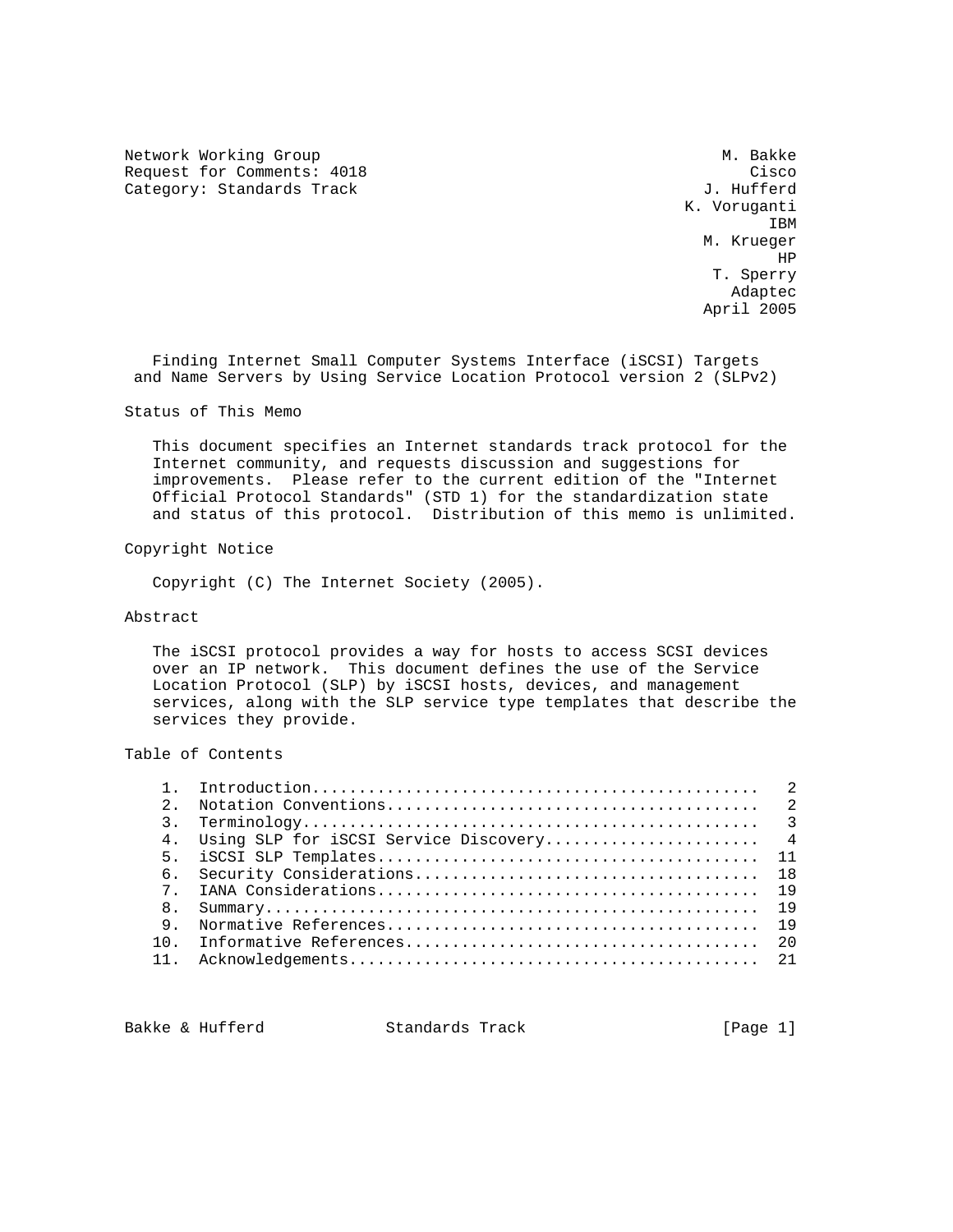## 1. Introduction

 iSCSI [RFC3720] is a protocol used to transport SCSI [SAM2] commands, data, and status across an IP network. This protocol is connection oriented and is currently defined over TCP. iSCSI uses a client server relationship. The client end of the connection is an initiator, and it sends SCSI commands; the server end of the connection is called a target, and it receives and executes the commands.

 There are several methods an iSCSI initiator can use to find the targets to which it should connect. Two of these methods can be accomplished without the use of SLP:

- Each target and its address can be statically configured on the initiator.
- Each address providing targets can be configured on the initiator; iSCSI provides a mechanism by which the initiator can query the address for a list of targets.

 The above methods are further defined in "iSCSI Naming and Discovery Requirements" [RFC3721].

 Each of the above methods requires a small amount of configuration to be done on each initiator. The ability to discover targets and name services without having to configure initiators is a desirable feature. The Service Location Protocol (SLP) [RFC2608] is an IETF standards track protocol providing several features that will simplify locating iSCSI services. This document describes how SLP can be used in iSCSI environments to discover targets, addresses providing targets, and storage management servers.

2. Notation Conventions

 In this document, the key words "MUST", "MUST NOT", "REQUIRED", "SHALL", "SHALL NOT", "SHOULD", "SHOULD NOT", "RECOMMENDED", "MAY", and "OPTIONAL" are to be interpreted as described in [RFC2119].

Bakke & Hufferd Standards Track [Page 2]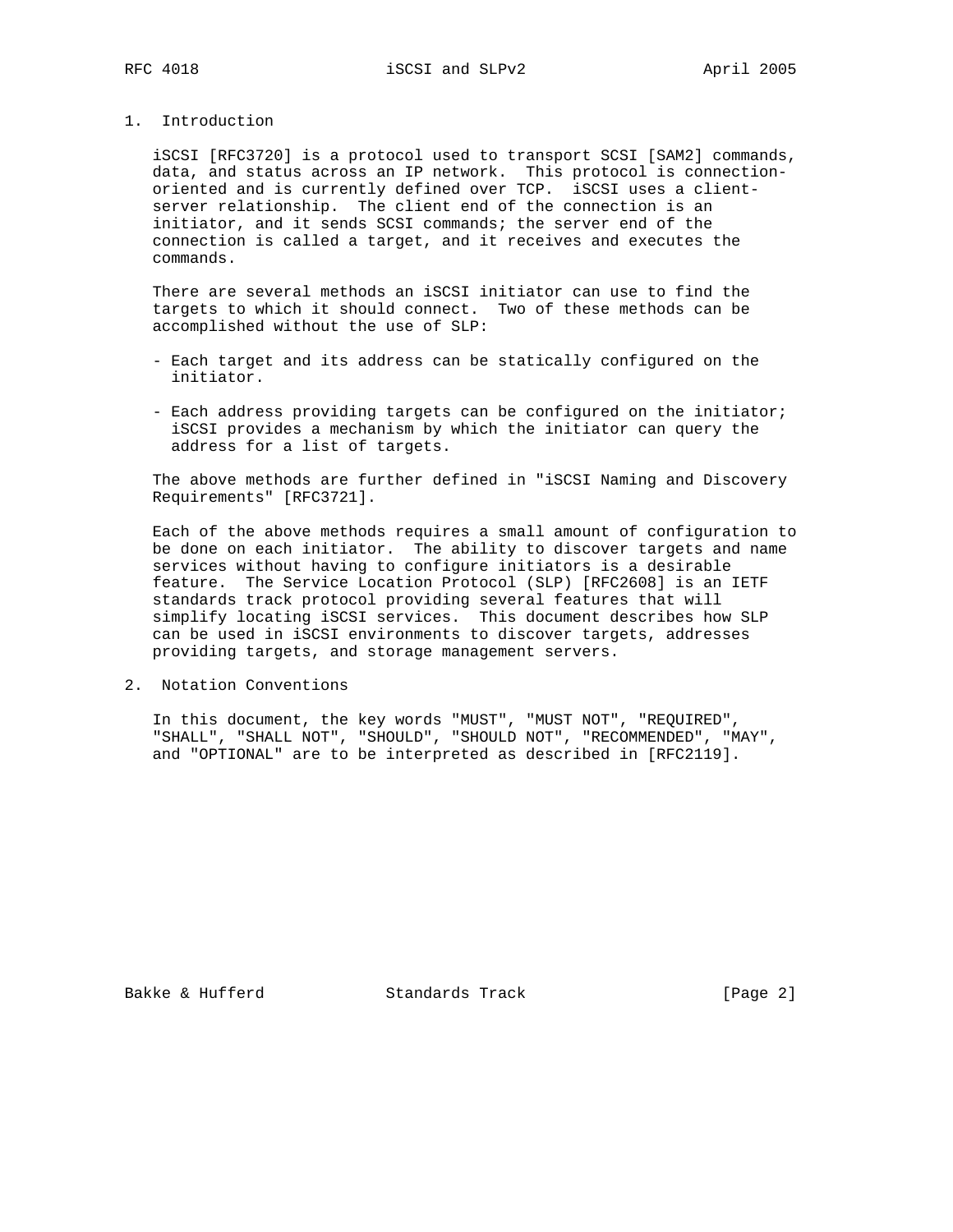3. Terminology

 Here are some definitions that may aid readers who are unfamiliar with SLP, SCSI, or iSCSI. Some of these definitions have been reproduced from [RFC2608] and "Finding an RSIP Server with SLP" [RFC3105].

- User Agent (UA) A process working on the client's behalf to establish contact with some service. The UA retrieves service information from the Service Agents or Directory Agents.
- Service Agent (SA) A process working on behalf of one or more services to advertise the services and their capabilities.
- Directory Agent (DA) A process that collects service advertisements. There can only be one DA present per given host.
- Scope A named set of services, typically making up a logical administrative group.
- Service Advertisement A URL, attributes, and a lifetime (indicating how long the advertisement is valid) providing service access information and capabilities description for a particular service.
- Initiator **A** logical entity, typically within a host, that sends SCSI commands to targets to be executed. An initiator is usually present in the form of a device driver.
- Target **A** logical entity, typically within a storage controller or gateway that receives SCSI commands from an initiator and executes them. A target includes one or more Logical Units (LUs); each LU is a SCSI device, such as a disk or tape drive.
- iSCSI Name  $A$  UTF-8 character string that serves as a unique identifier for iSCSI initiators and targets. Its format and usage is further defined in [RFC3721].
- iSCSI Client **A** logical entity, typically a host that includes at least one iSCSI Initiator.

Bakke & Hufferd Standards Track [Page 3]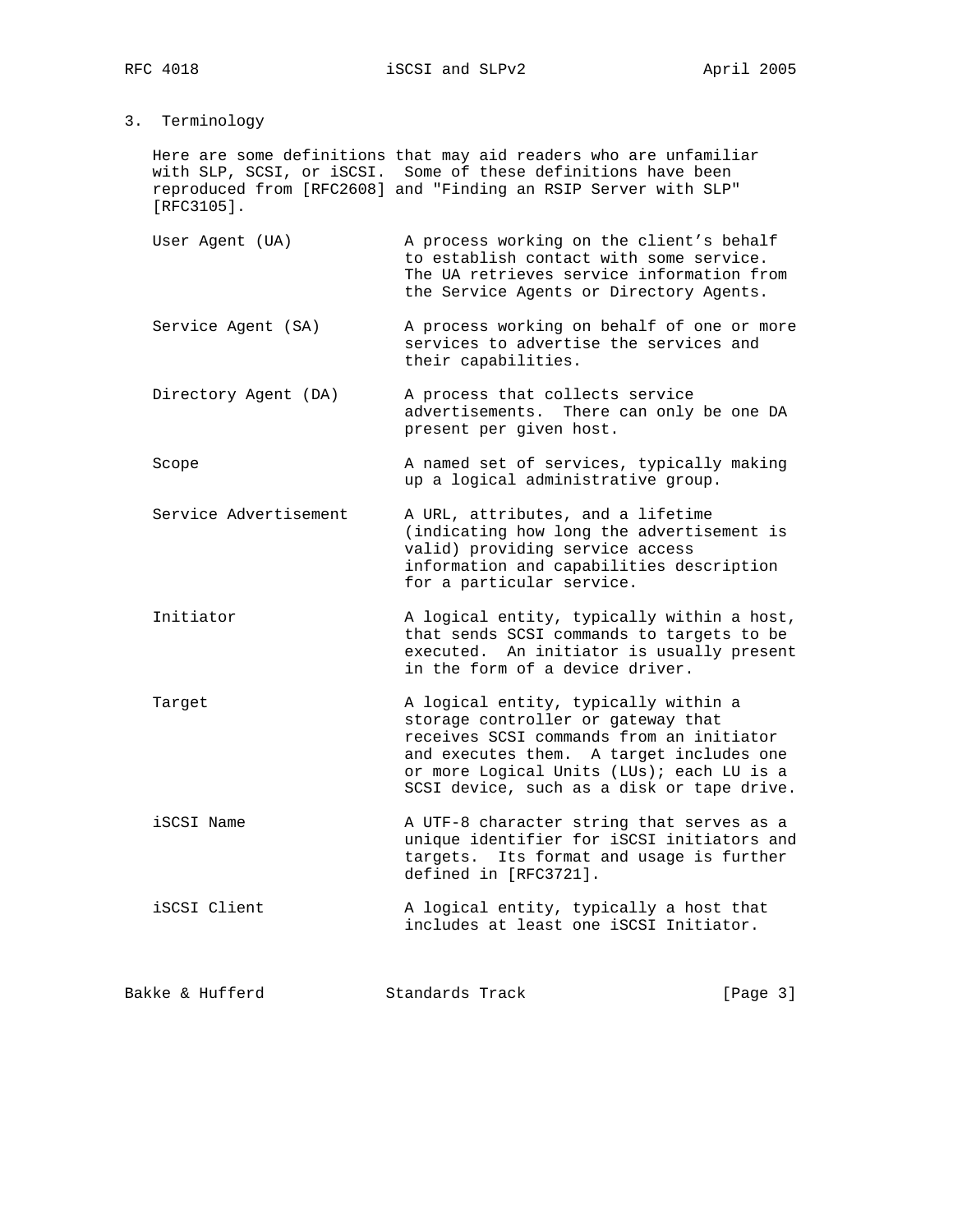| iSCSI Server              | A logical entity, typically a storage<br>controller or gateway that includes at<br>least one iSCSI Target.                                                                                                         |
|---------------------------|--------------------------------------------------------------------------------------------------------------------------------------------------------------------------------------------------------------------|
| Storage Management Server | An addressable entity that provides<br>management services that benefit an iSCSI<br>environment. "Storage management server"<br>is used as a generic term and does not<br>indicate a specific protocol or service. |

4. Using SLP for iSCSI Service Discovery

 Two entities are involved in iSCSI discovery. The end result is that an iSCSI initiator (e.g., a host) discovers iSCSI targets, usually provided by storage controllers or gateways.

 iSCSI targets are registered with SLP as a set of service URLs, one for each address on which the target may be accessed. Initiators discover these targets by using SLP service requests. Targets that do not directly support SLP or that are under the control of a management service may be registered by a proxy service agent as part of the software providing this service.

 iSCSI entities may also use SLP to discover higher-level management services when these are needed.

 This section first describes the use of SLP for discovery of targets by iSCSI initiators, it then describes the use of SLP to discover storage management servers.

 This document assumes that SLPv2 will be used for discovering iSCSI related services; no attempt is made to include support for SLPv1.

## 4.1. Discovering iSCSI Targets with SLP

 The following diagram shows the relationship among iSCSI clients, servers, initiators, and targets. An iSCSI client includes at least one iSCSI initiator, and an SLP user agent (UA). An iSCSI server includes at least one iSCSI target an SLP service agent (SA). Some entities, such as extended copy engines, include both initiators and targets. These include both an SA, for its targets to be discovered, and a UA, for its initiator(s) to discover other targets.

Bakke & Hufferd Standards Track [Page 4]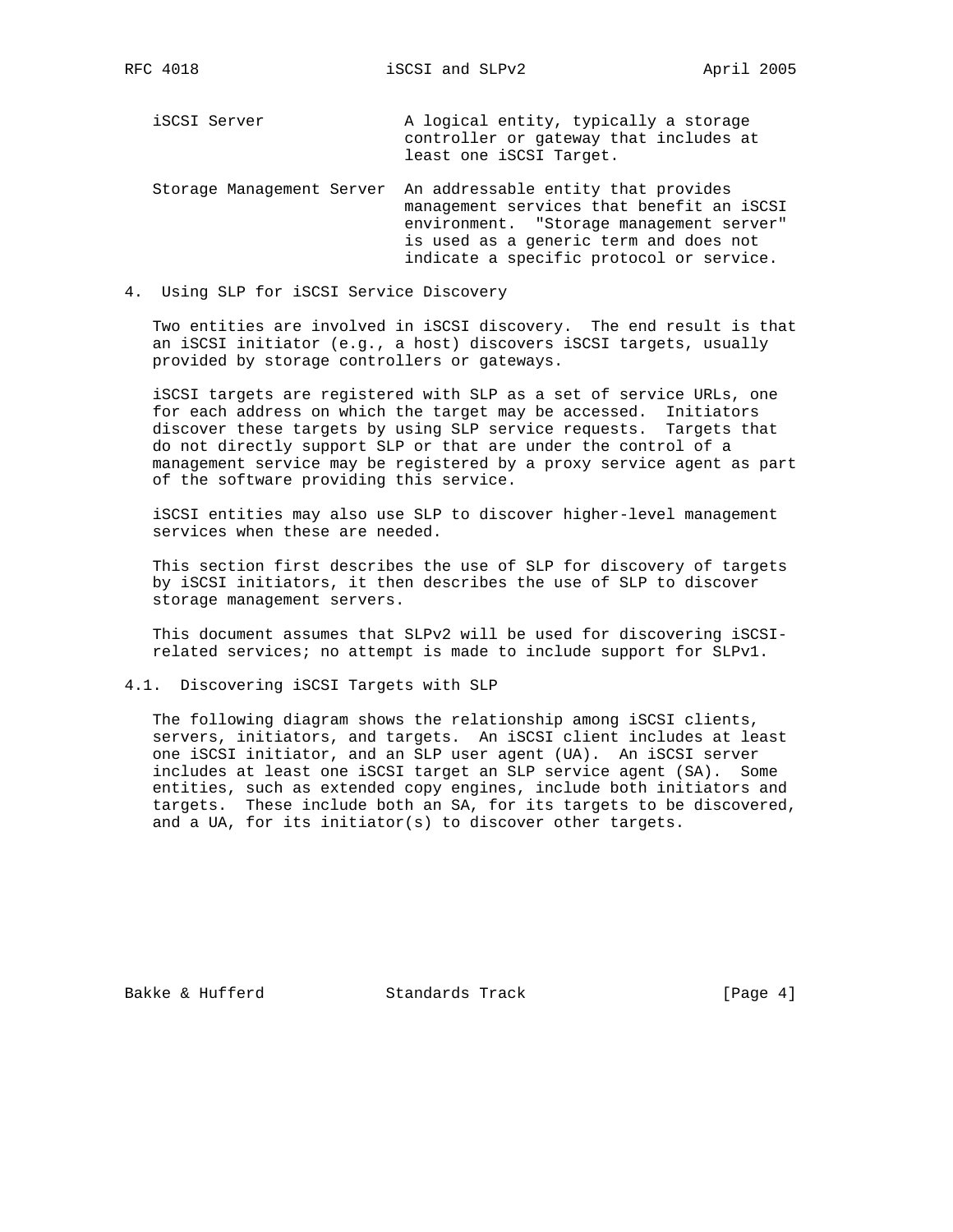

 In the above drawing, the iSCSI server has three iSCSI targets that the client could discover, named "one", "two" and "three". The iSCSI client has an iSCSI initiator with the name "myhost". The iSCSI client may use the initiator name in its SLP Service Requests as a filter to discover only targets that are configured to accept iSCSI connections from "myhost".

 Each iSCSI target and initiator has a unique name, called an iSCSI Name. This identifier is the same regardless of the network path (through adapter cards, networks, and interfaces on the storage

Bakke & Hufferd Standards Track [Page 5]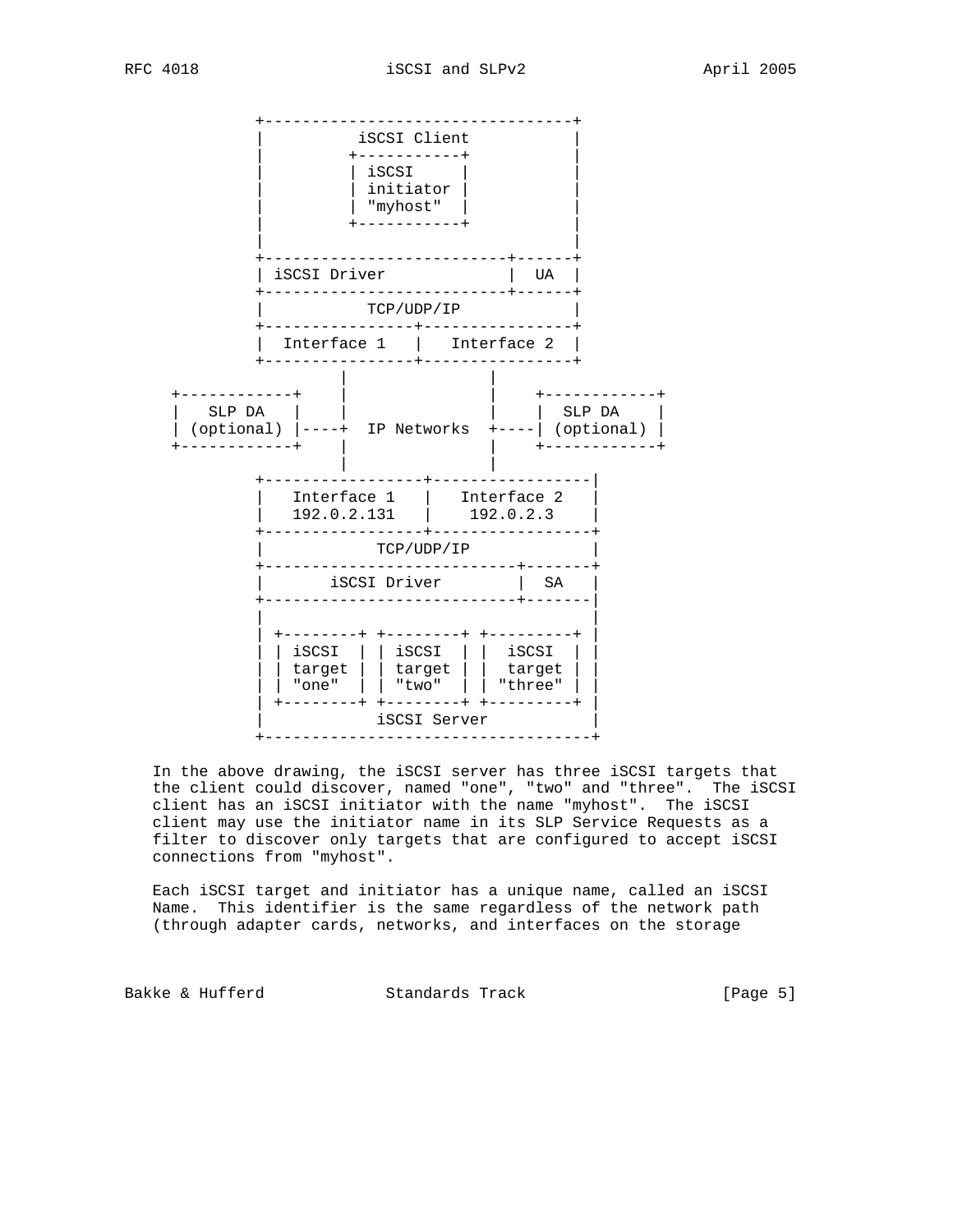device) over which the target is discovered and accessed. For this example, the iSCSI names "one", "two", and "three" are used for the targets; the initiator uses the name "myhost". An actual iSCSI name would incorporate more structure, including a naming authority, and is not described here.

 Each of the iSCSI targets in the drawing can appear at two addresses, since two network interfaces are present. Each target would have two service URLs, unless a single service URL included a DNS host name mapping to both addresses.

 An iSCSI target URL consists of its fully qualified host name or IP address, the TCP port on which it is listening, and its iSCSI name. An iSCSI server must register each of its individual targets at each of its network addresses.

 The iSCSI server constructs a service advertisement of the type "service:iscsi:target" for each of the service URLs it wishes to register. The advertisement contains a lifetime, along with other attributes that are defined in the service template.

 If the server in the above drawing is listening at TCP port 3260 for both network addresses, the service URLs registered would be

- 192.0.2.131:3260/one
- 192.0.2.131:3260/two
- 192.0.2.131:3260/three
- 192.0.2.3:3260/one
- 192.0.2.3:3260/two
- 192.0.2.3:3260/three

 The remainder of the discovery procedure is identical to that used by any client/server pair implementing SLP:

- 1. If an SLP DA is found, the SA contacts the DA and registers the service advertisement. Whether or not one or more SLPv2 DAs are discovered, the SA maintains the advertisement itself and answers multicast UA queries directly.
- 2. When the iSCSI initiator requires contact information for an iSCSI target, the UA either contacts the DA by using unicast or the SA by using multicast. If a UA is configured with the address of the SA, it may avoid multicast and may contact an SA

Bakke & Hufferd **Standards Track** [Page 6]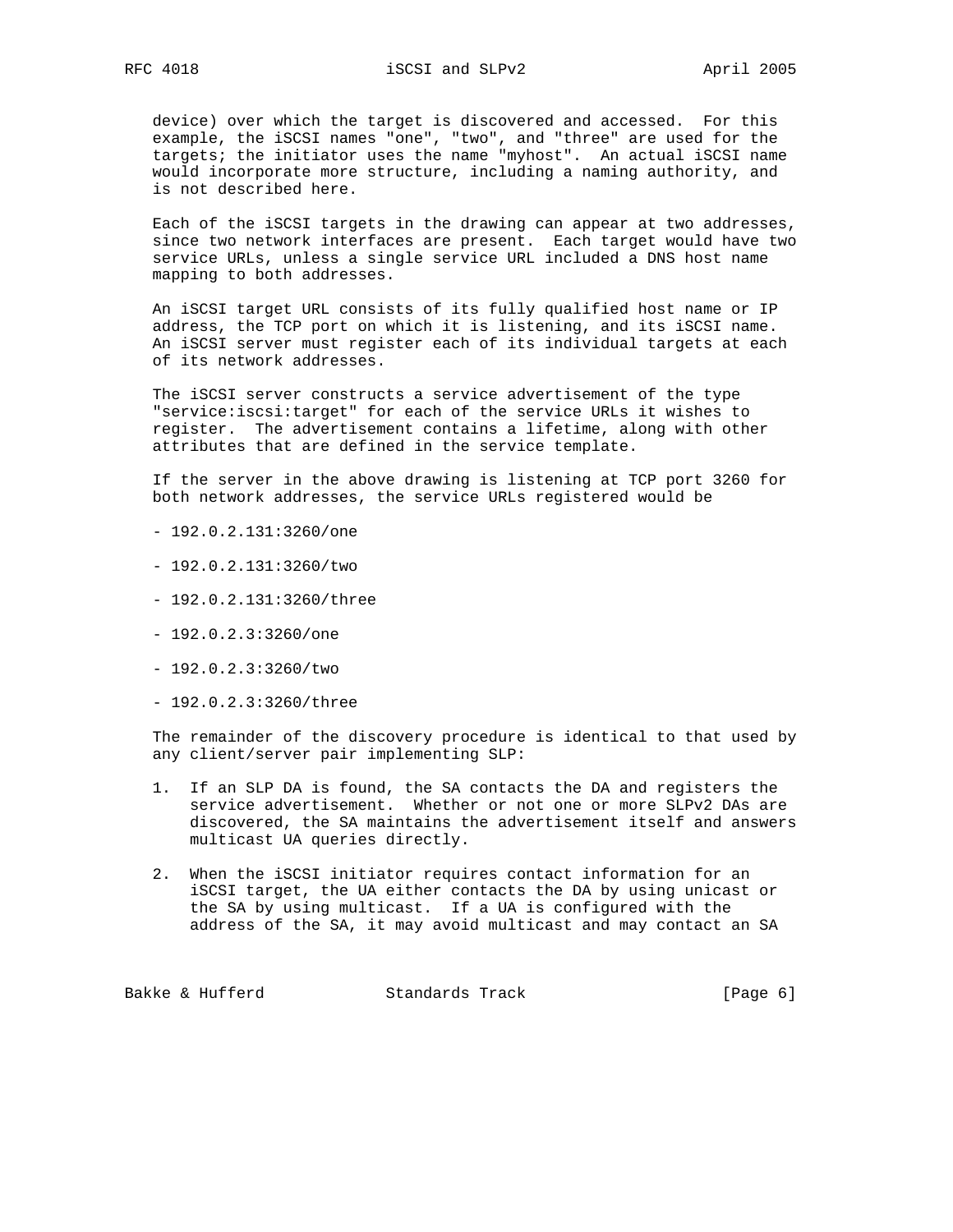by using unicast. The UA includes a query based on the attributes to indicate the characteristics of the target(s) it requires.

 3. Once the UA has the host name or address of the iSCSI server, as well as the port number and iSCSI Target Name, it can begin the normal iSCSI login to the target.

 As information contained in the iSCSI target template may exceed common network datagram sizes, the SLP implementation for both UAs and SAs supporting this template MUST implement SLP over TCP.

4.1.1. Finding Targets Based on Initiator Credentials

 To be allowed access to an iSCSI target, an initiator must be authenticated. The initiator may be required by the target to produce one or more of the following credentials:

- An iSCSI Initiator Name
- An IP address
- A CHAP, SRP, or Kerberos credential
- Any combination of the above

 Most iSCSI targets allow access to only one or two initiators. In the ideal discovery scenario, an initiator would send an SLP request and receive responses ONLY for targets to which the initiator is guaranteed a successful login. To achieve this goal, the iSCSI target template contains the following attributes, each of which allows a list of values:

- 1. auth-name: This attribute contains the list of initiator names allowed to access this target, or the value "any", indicating that no specific initiator name is required.
- 2. auth-addr: This attribute contains the list of host names and/or IP addresses that will be allowed access to this target, or the value "any", indicating that no specific address or host name is required. If a large number of addresses is to be allowed (perhaps a subnet), this attribute may contain the value "any".

Bakke & Hufferd Standards Track [Page 7]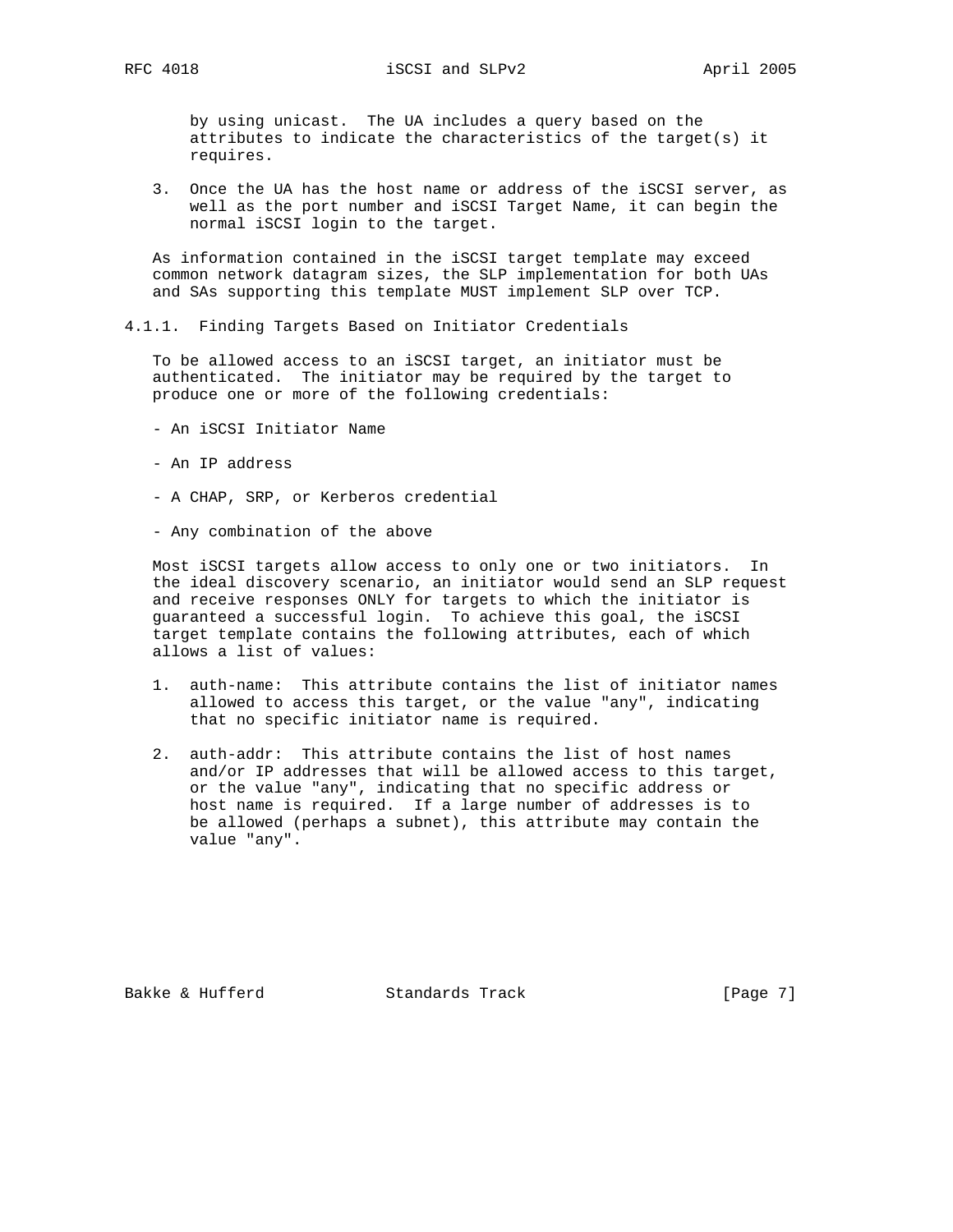3. auth-cred: This attribute contains a list of "method/identifier" credentials that will be allowed access to the target, provided they can produce the correct password or other verifier during the login process. If no specific credentials are required, the value "any" is used.

 The list of valid method strings for auth-cred are defined in [RFC3720], section 11.1, "AuthMethod". The identifier used after the "/" is defined by the specific AuthMethod, also in [RFC3720]. Examples showing initiator searches based on auth-xxxx attributes are shown in the target-specific template section below.

 Also note that the auth-xxxx attributes are considered security policy information. If these attributes are distributed, IPsec MUST be implemented as specified in the Security Implementation section below.

4.1.2. Supporting Access by Multiple Identities to the Same Target

 If a target is to allow access to multiple host identities, more than one combination of auth-xxxx attributes will have to be allowed. In some of these cases, it is not possible to express the entire set of valid combinations of auth-xxxx attributes within a single registered service URL. For example, if a target can be addressed by

auth-name=myhost1 AND auth-cred=CHAP/user1 (identity1)

OR

auth-name-myhost2 AND auth-cred=CHAP/user2 (identity2)

 the above cannot be specified in a single registered service URL, since (auth-name=myhost1, auth-name=myhost2, auth-cred=CHAP/user1, auth-cred=CHAP/user2) would allow either auth-name to be used with either auth-cred. This necessitates the ability to register a target and address under more than one service URL; one for (identity1) and one for (identity2).

 Because service URLs must be unique, (identity1) and (identity2) must each be registered under a unique service URL. For systems that support the configuration of multiple identities to access a target, the service URL must contain an additional, opaque string defining the identity. This appears after the iSCSI name in the URL string and is separated by a "/". Each registered (target-address, target name, initiator-identity) tuple can then register a set of auth-xxxx attributes.

Bakke & Hufferd Standards Track [Page 8]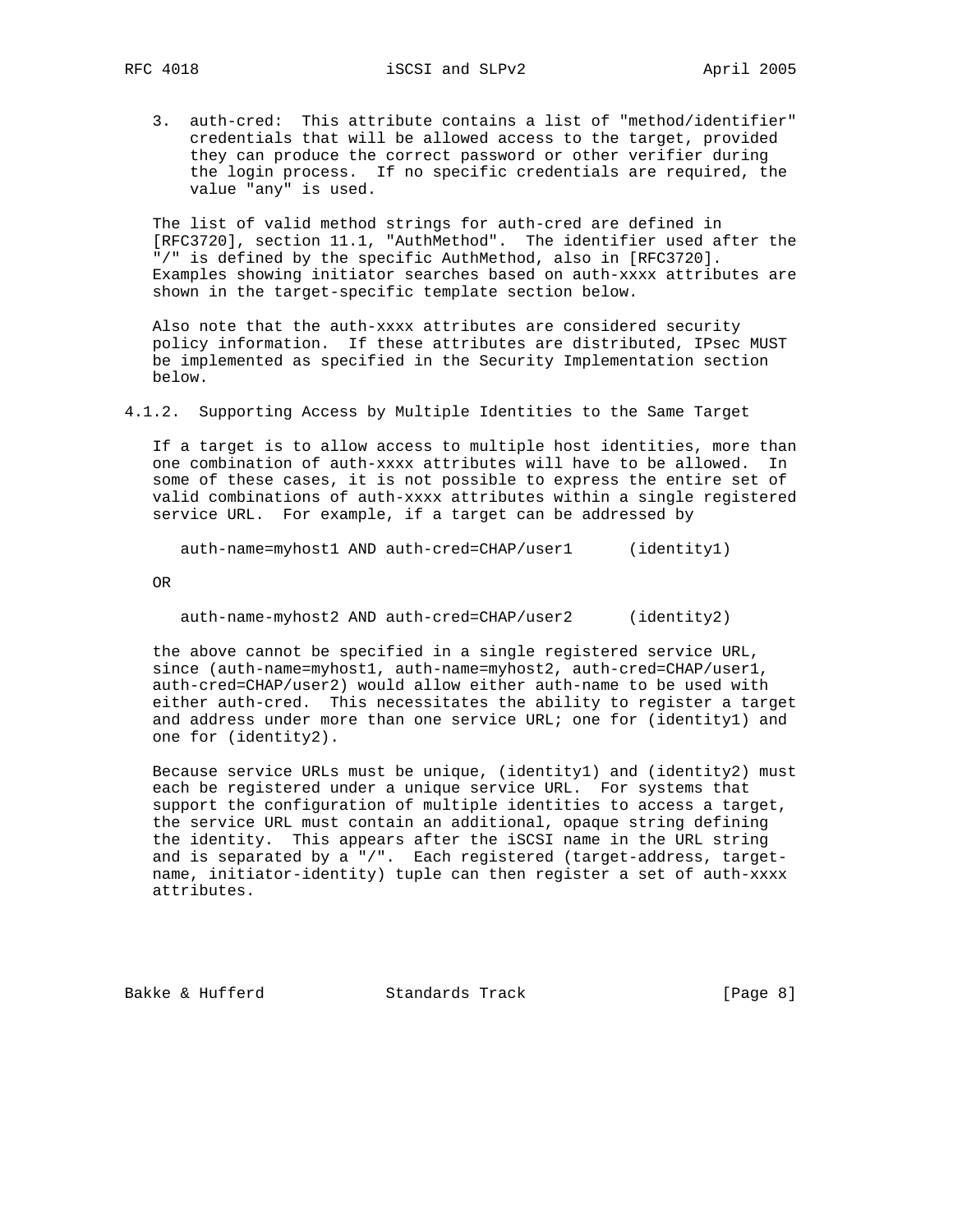# 4.1.3. Using SLP in a Non-multicast Environment

 In some networks, the use of multicast for discovery purposes is either unavailable or not allowed. These include public or service provider networks that are placed between an iSCSI client and a server. These are probably most common between two iSCSI gateways, one at a storage service provider site, and one at a customer site.

 In these networks, an initiator may allow the addresses of one or more SAs to be configured instead of or in addition to its DA configuration. The initiator would then make unicast SLP service requests directly to these SAs, without the use of multicast to discover them first.

 This functionality is well within the scope of the current SLP protocol. The main consequence for implementors is that an initiator configured to make direct unicast requests to an SA will have to add this to the SLP API, if it is following the service location API defined in [RFC2614].

#### 4.2. Discovering Storage Management Services with SLP

 Storage management servers can be built to manage and control access to targets in a variety of ways. They can provide extended services beyond discovery, which could include storage allocation and management. None of these services are defined here; the intent of this document is to allow these services to be discovered by both clients and servers, in addition to the target discovery already being performed.

 The following drawing shows an iSCSI client, an iSCSI server, and a storage management server. To simplify the drawing, the second IP network is not shown but is assumed to exist. The storage management server would use its own protocol (smsp) to provide capabilities to iSCSI clients and servers; these clients and servers can both use SLP to discover the storage management server.

Bakke & Hufferd Standards Track [Page 9]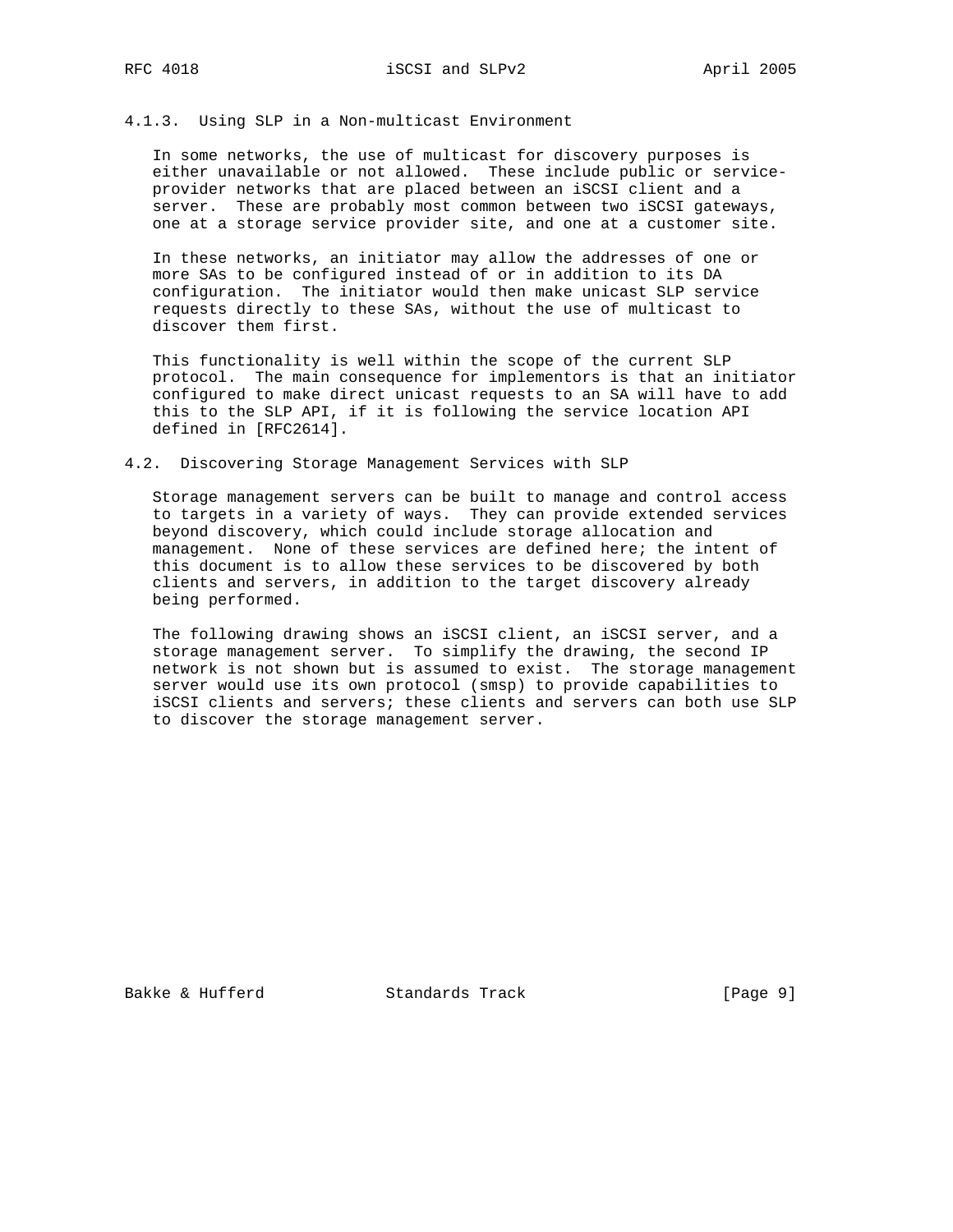

 Note the difference between the storage management server model and the previously defined target discovery model. When target discovery was used, the iSCSI Server implemented an SA, to be discovered by the initiator's UA. In the storage management server model, the iSCSI clients and servers both implement UAs, and the management server implements the SA.

 A storage management server's URL contains the domain name or IP address and TCP or UDP port number. No other information is required.

 The storage management server constructs a service advertisement of the type "service:iscsi:sms" for each of the addresses at which it appears. The advertisement contains the URL and a lifetime, along with other attributes that are defined in the service template.

Bakke & Hufferd Standards Track [Page 10]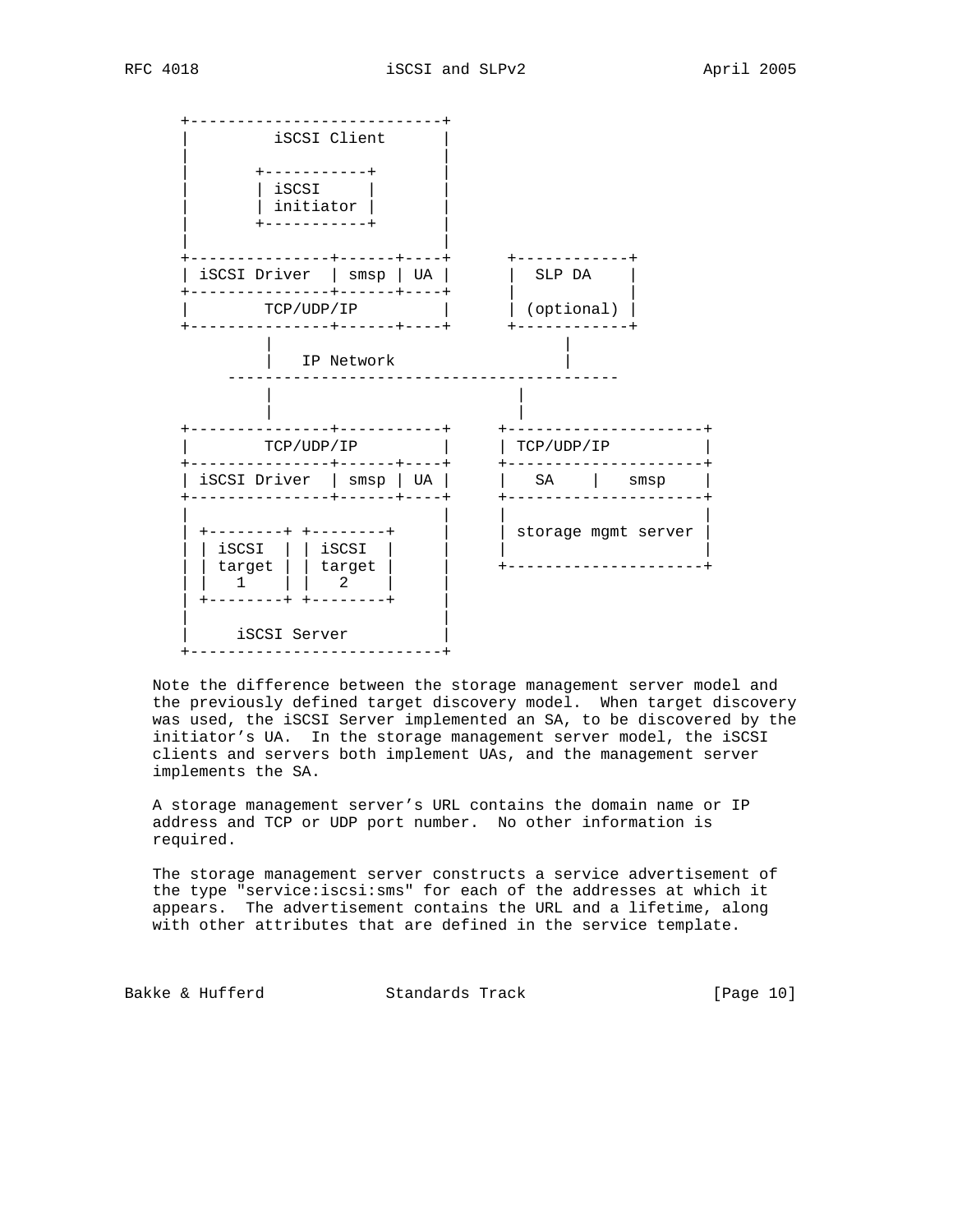The remainder of the discovery procedure is identical to that used to discover iSCSI targets, except that both initiators and targets would normally be "clients" of the storage management service.

 Targets that support a storage management service implement a UA in addition to the SA. A target may alternatively just implement the UA and allow the storage management service to advertise its targets appropriately by providing an SA and registering the appropriate service:iscsi:target registrations on the target's behalf: The target device would not have to advertise its own targets. This has no impact on the initiator.

 This allows the initiators' discovery of targets to be completely interoperable regardless of which storage management service is used, or whether one is used at all, or whether the target registrations are provided directly by the target or by the management service.

4.3. Internationalization Considerations

 SLP allows internationalized strings to be registered and retrieved. Attributes in the template that are not marked with an 'L' (literal) will be registered in a localized manner. An "en" (English) localization MUST be registered, and others MAY be registered.

 Attributes that include non-ASCII characters will be encoded by using UTF-8, as discussed in [RFC3722] and [RFC3491].

5. iSCSI SLP Templates

 Three templates are provided: an iSCSI target template, a management service template, and an abstract template to encapsulate the two.

## 5.1. The iSCSI Abstract Service Type Template

 This template defines the abstract service "service:iscsi". It is used as a top-level service to encapsulate all other iSCSI-related services.

 Name of submitter: Mark Bakke Language of service template: en Security Considerations: See section 6.

 Template Text: ----------------------------template begins here------------------------ template-type=iscsi template-version=1.0

template-description=

Bakke & Hufferd Standards Track [Page 11]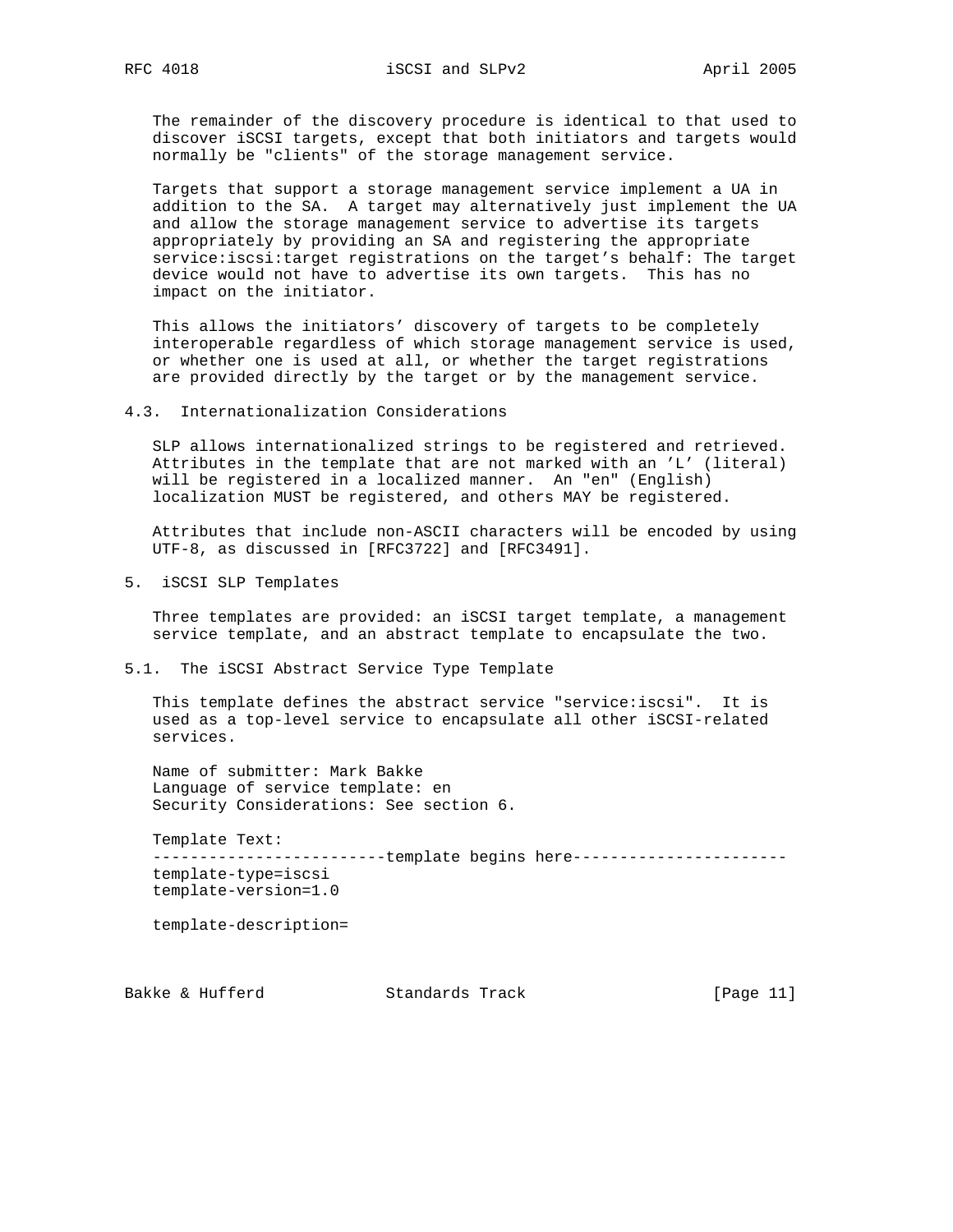This is an abstract service type. The purpose of the iscsi service type is to encompass all of the services used to support the iSCSI protocol.

template-url-syntax=

url-path= ; Depends on the concrete service type.

----------------------------template ends here-------------------------

5.2. The iSCSI Target Concrete Service Type Template

 This template defines the service "service:iscsi:target". An entity containing iSCSI targets that wishes them discovered via SLP would register each of them, with each of their addresses, as this service type.

 Initiators (and perhaps management services) wishing to discover targets in this way will generally use one of the following queries:

1. Find a specific target, given its iSCSI Target Name:

 Service: service:iscsi:target Scope: initiator-scope-list Query: (iscsi-name=iqn.2001-04.com.example:sn.456)

 2. Find all of the iSCSI Target Names that may allow access to a given initiator:

 Service: service:iscsi:target Scope: initiator-scope-list Query: (auth-name=iqn.1998-03.com.example:hostid.045A7B)

 3. Find all of the iSCSI Target Names that may allow access to any initiator:

```
 Service: service:iscsi:target
 Scope: initiator-scope-list
 Query: (auth-name=any)
```
 4. Find all of the iSCSI Target Names that may allow access to this initiator, or that will allow access to any initiator:

 Service: service:iscsi:target Scope: initiator-scope-list Query: &(auth-name=iqn.1998-03.com.example:hostid.045A7B) (auth-name=any)

Bakke & Hufferd Standards Track [Page 12]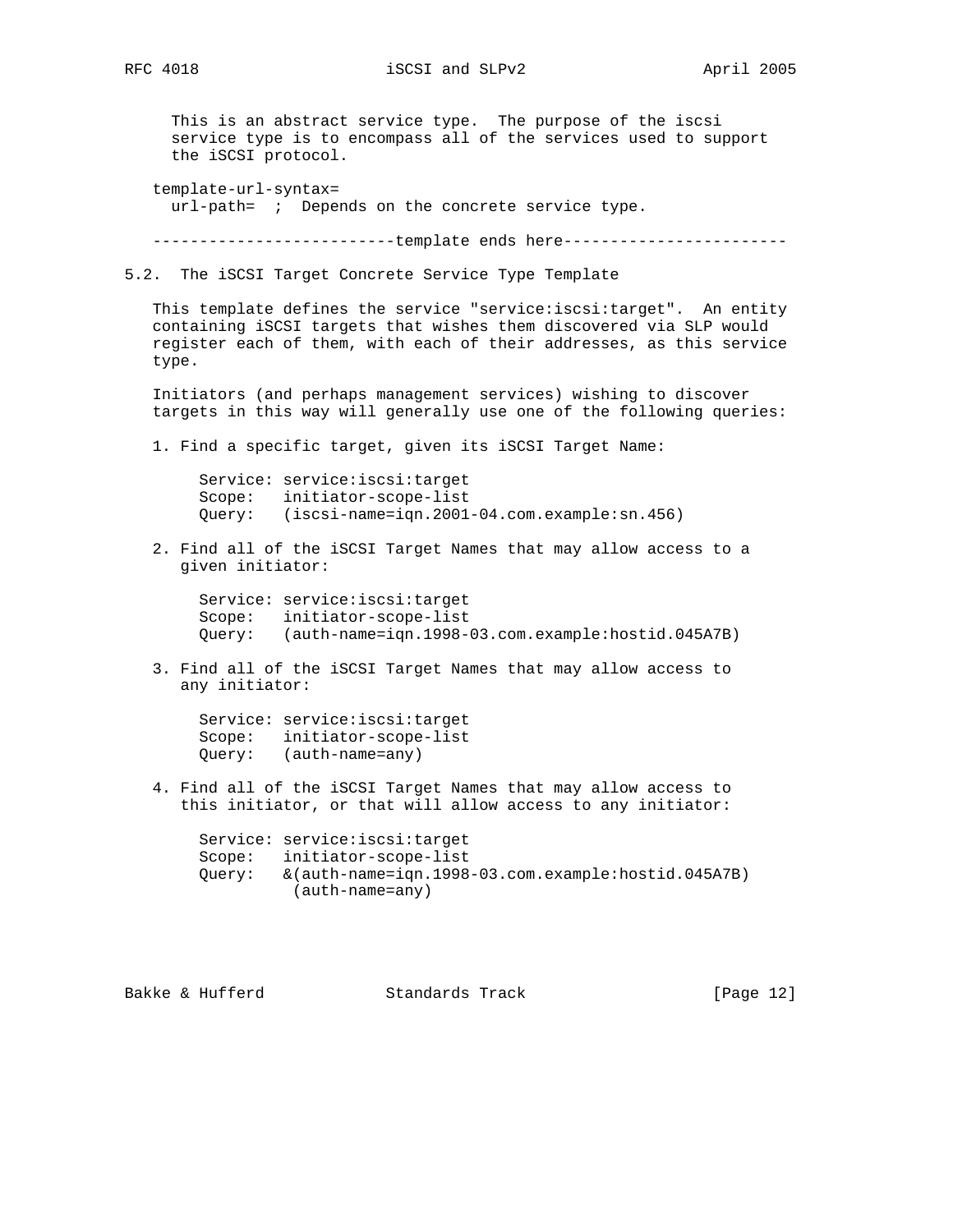5. Find all of the iSCSI Target Names that may allow access to a given CHAP user name:

```
 Service: service:iscsi:target
 Scope: initiator-scope-list
 Query: (auth-cred=chap/my-user-name)
```
 6. Find all of the iSCSI Target Names that may allow access to a given initiator that supports two IP addresses, a CHAP credential and SRP credential, and an initiator name:

```
 Service: service:iscsi:target
 Scope: initiator-scope-list
 Query: &(|(auth-name=iqn.com.example:host47)(auth-name=any)
 (auth-addr=192.0.2.3)(auth-addr=192.0.2.131)(auth-addr=any) |(auth-cred=chap/foo)(auth-cred=srp/my-user-name)
  (auth-cred=any))
```
 7. Find the iSCSI Target Names from which the given initiator is allowed to boot:

 Service: service:iscsi:target Scope: initiator-scope-list Query: (boot-list=iqn.1998-03.com.example:hostid.045A7B)

 8. In addition, a management service may wish to discover all targets:

 Service: service:iscsi:target Scope: management-server-scope-list Query: <empty-string>

More details on booting from an iSCSI target are defined in [BOOT].

 Name of submitter: Mark Bakke Language of service template: en Security Considerations: see section 6.

Template Text:

---------------------------template begins here------------------------ template-type=iscsi:target template-version=1.0

template-description=

 This is a concrete service type. The iscsi:target service type is used to register individual target addresses to be discovered by others. UAs will generally search for these by including one of

Bakke & Hufferd Standards Track [Page 13]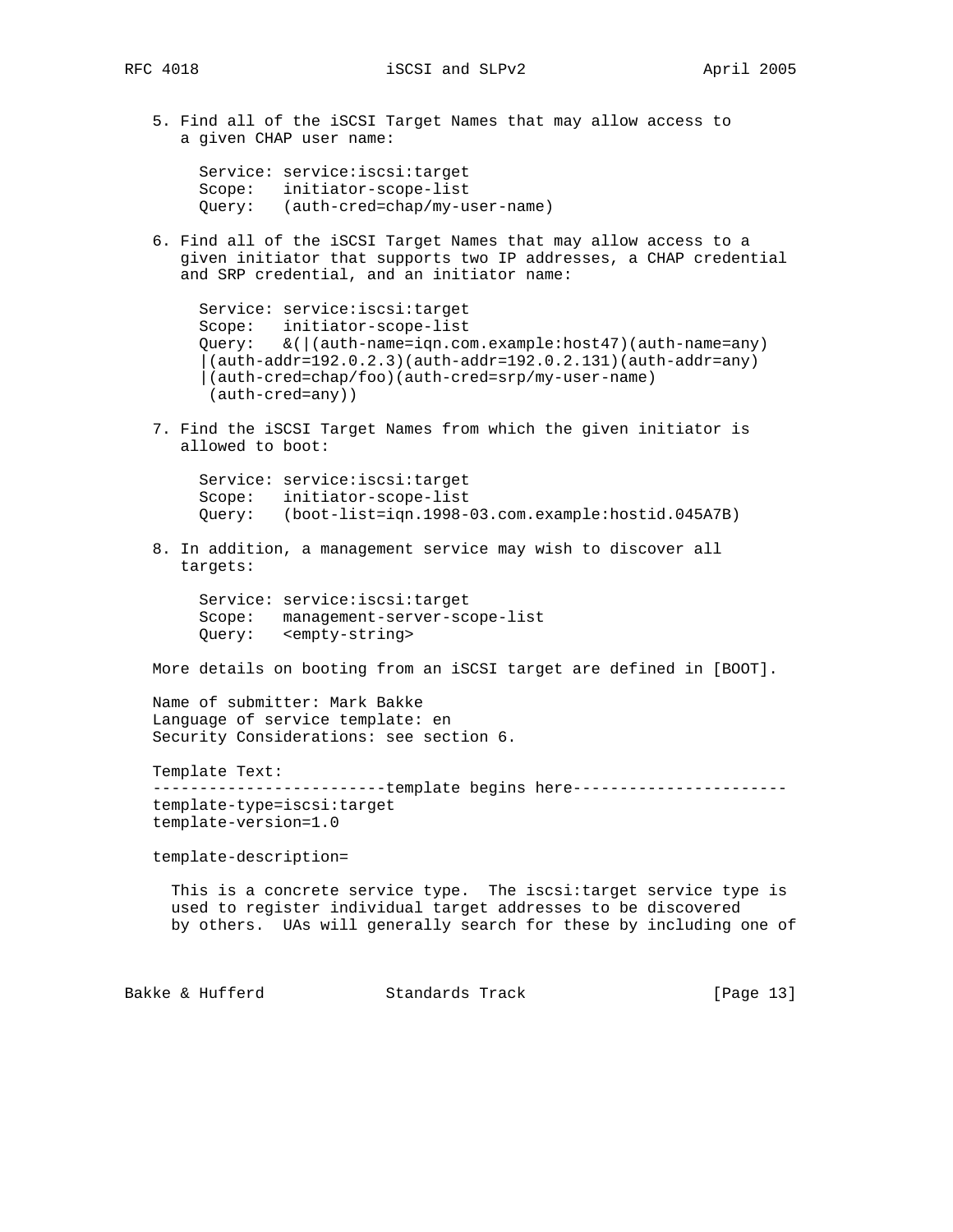the following:

```
 - the iSCSI target name
     - iSCSI initiator identifiers (iSCSI name, credential, IP address)
     - the service URL
   template-url-syntax=
     url-path = hostport "/" iscsi-name [ "/" identity ]
    hostport = host [ ":" port ]
    host = hostname / hostnumber ; DNS name or IP address
 hostname = *( domainlabel "." ) toplabel
 alphanum = ALPHA / DIGIT
     domainlabel = alphanum / alphanum *[alphanum / "-"] alphanum
     toplabel = ALPHA / ALPHA *[ alphanum / "-" ] alphanum
    hostnumber = ipy4-number / ipv6-addr ; IPv4 or IPv6 addressipv4-number = 1*3DIGIT 3("." 1*3DIGIT)ipv6-addr = "[" ipv6-number "]"
     ipv6-number = 6( h16 ":" ) ls32
                   / "::" 5( h16 ":" ) ls32
                                  h16 ] "::" 4( h16 ":" ) ls32
                   / [ *1( h16 ":" ) h16 ] "::" 3( h16 ":" ) ls32
                   / [ *2( h16 ":" ) h16 ] "::" 2( h16 ":" ) ls32
                   / [ *3( h16 ":" ) h16 ] "::" h16 ":" ls32
                   / [ *4( h16 ":" ) h16 ] "::" ls32
                   / [ *5( h16 ":" ) h16 ] "::" h16
    \frac{1}{832} = (h16 ":" h16 ) / ipv4-number
               = ( h16 ":" h16 ) / ipv4-number
                ; least-significant 32 bits of ipv6 address
h16 = 1*4HEXDIGport = 1*DiffIT iscsi-name = iscsi-char ; iSCSI target name
     identity = iscsi-char ; optional identity string
    iscsi-char = ALPHA / DIGIT / escaped / ":" / "-" / "."
                  ; Intended to allow UTF-8 encoded strings
    \texttt{escaped} = 1^*(\texttt{"}\texttt{HEXDIG HEXDIG})\mathbf{z} ; The iscsi-name part of the URL is required and must be the iSCSI
     ; name of the target being registered.
     ; A device representing multiple targets must individually
     ; register each target/address combination with SLP.
     ; The identity part of the URL is optional, and is used to
     ; indicate an identity that is allowed to access this target.
\mathbf{i} ; Example (split into two lines for clarity):
     ; service:iscsi:target://192.0.2.3:3260/
                           ; iqn.2001-04.com.example:sn.45678
\mathbf{i} ; IPv6 addresses are also supported; they use the notation
```
Bakke & Hufferd Standards Track [Page 14]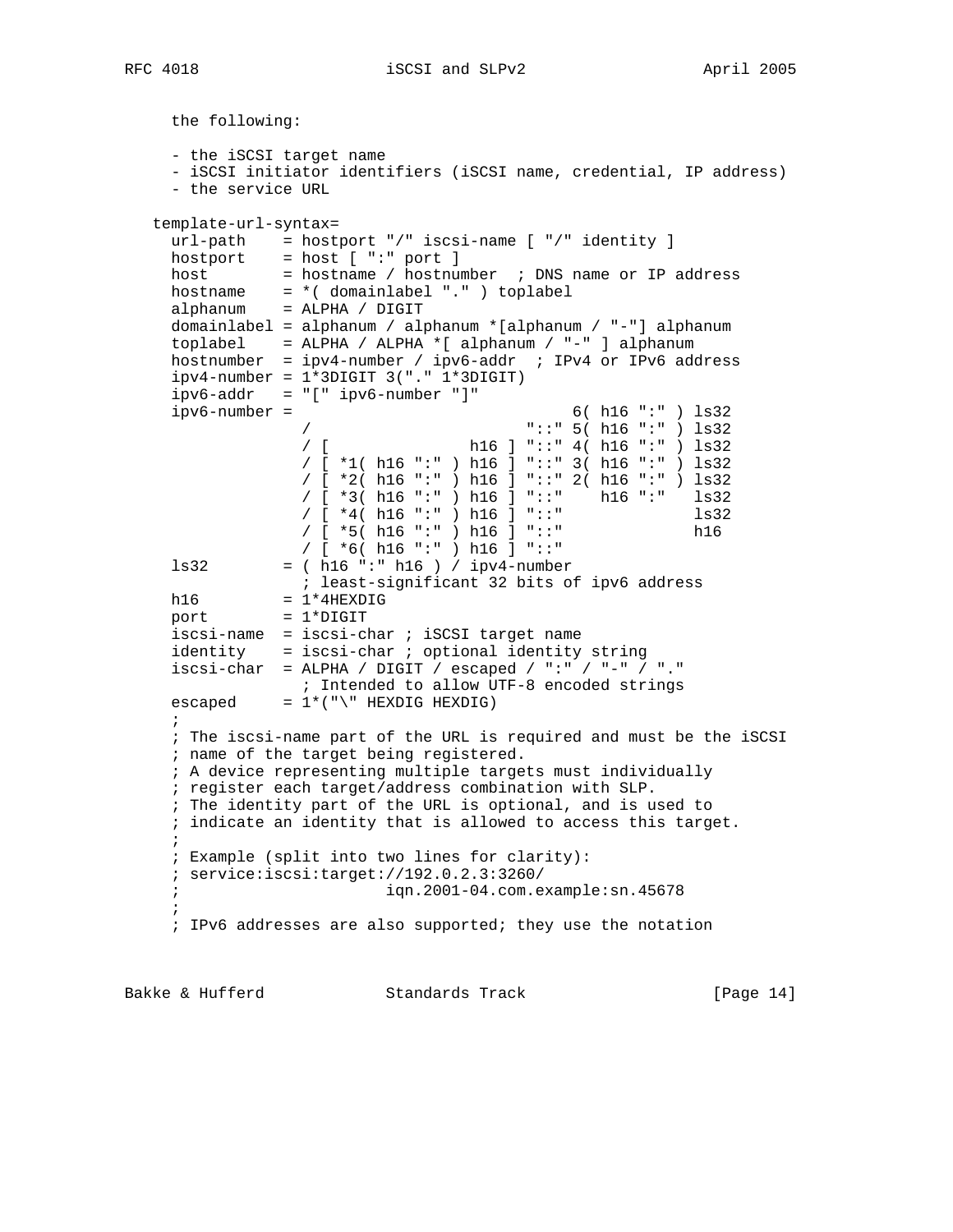```
 ; specified above and in [RFC3513], section 2.2
    iscsi-name = string
    # The iSCSI Name of this target.
    # This must match the iscsi-name in the url-path.
   portal-group = integer
    # The iSCSI portal group tag for this address. Addresses sharing
    # the same iscsi-name and portal-group tag can be used within the
    # same iSCSI session. Portal groups are described in [RFC3720].
   transports = string M L
    tcp
     # This is a list of transport protocols that the registered
     # entity supports. iSCSI is currently supported over TCP,
     # but it is anticipated that it could be supported over other
     # transports, such as SCTP, in the future.
    tcp
   mgmt-entity = string O
    # The fully qualified domain name, or IP address in dotted-decimal
    # notation, of the management interface of the entity containing
    # this target.
    #
    alias = string O
    # The alias string contains a descriptive name of the target.
   auth-name = string M X
   # A list of iSCSI Initiator Names that can access this target.
    # Normal iSCSI names will be 80 characters or less; max length
    # is 255.
    # Normally, only one or a few values will be in the list.
   # Using the equivalence search on this will evaluate to "true"
   # if any one of the items in this list matches the query.
    # If this list contains the default name "any", any initiator
   # is allowed to access this target, provided it matches
    # the other auth-xxx attributes.
    #
    # This attribute contains security policy information. If this
    # attribute is distributed via an Attribute Reply message,
   # IPsec MUST be implemented.
   auth-addr = string M X
    # A list of initiator IP addresses (or host names) which will
    # be allowed access to this target. If this list contains the
    # default name "any", any IP address is allowed access to this
   # target, provided it matches the other auth-xxx attributes.
Bakke & Hufferd Standards Track [Page 15]
```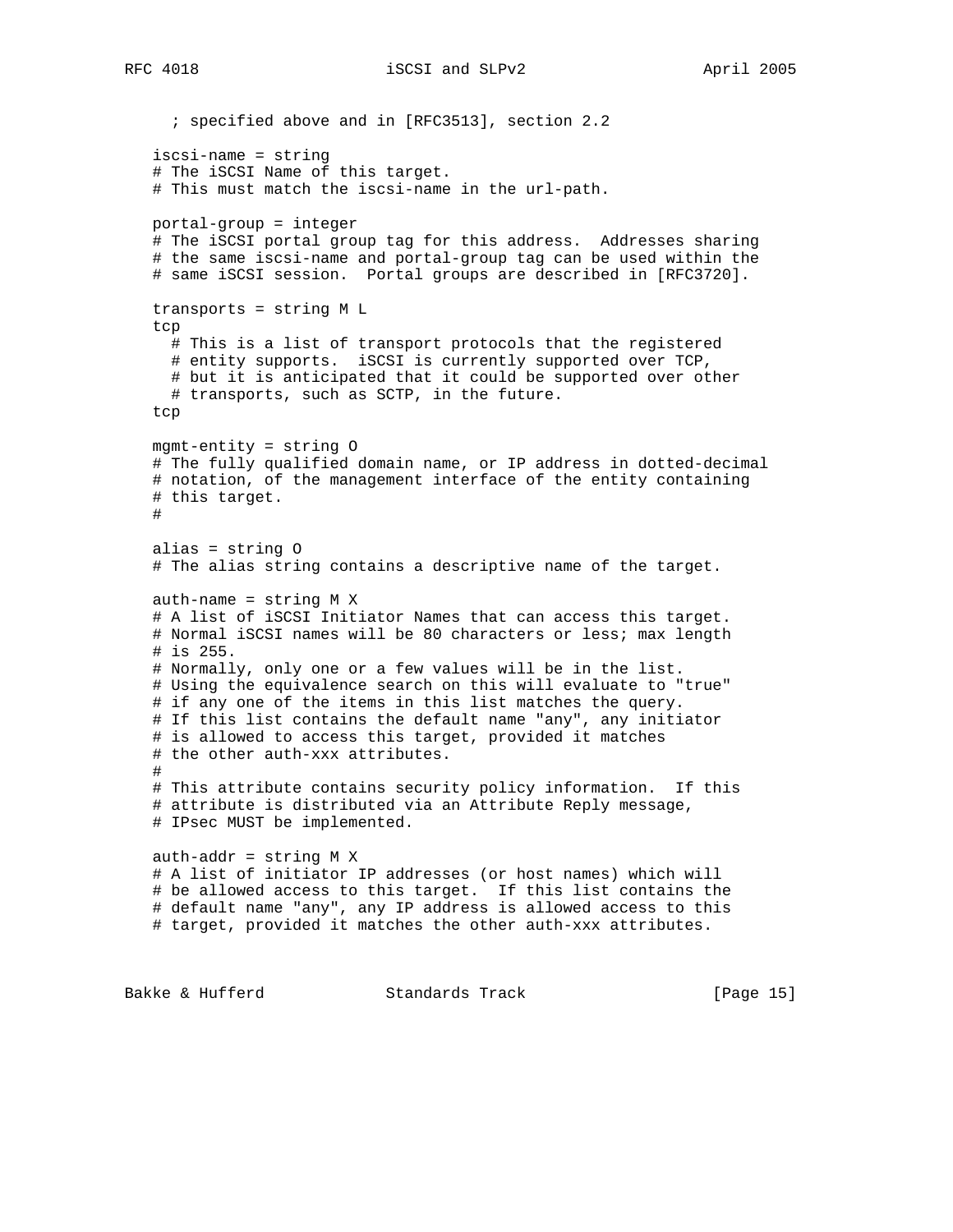# # This attribute contains security policy information. If this # attribute is distributed via an Attribute Reply message, # IPsec MUST be implemented. auth-cred = string M X # A list of credentials which will be allowed access to the target # (provided they can provide the correct password or other # authenticator). Entries in this list are of the form # "method/identifier", where the currently defined methods are # "chap" and "srp", both of which take usernames as their # identifiers. # # This attribute contains security policy information. If this # attribute is distributed via an Attribute Reply message, # IPsec MUST be implemented. boot-list = string M O # A list of iSCSI Initiator Names that can boot from this target. # This list works precisely like the auth-name attribute. A name # appearing in this list must either appear in the access-list, # or the access-list must contain the initiator name "iscsi". # Otherwise, an initiator will be unable to find its boot # target. If boot-list contains the name "iscsi", any host can boot # from it, but I am not sure if this is useful to anyone. If this # attribute is not registered, this target is not "bootable". # # Note that the LUN the host boots from is not specified here; a # host will generally attempt to boot from LUN 0. # # It is quite possible that other attributes will need to be defined # here for booting as well. # # This attribute contains security policy information. If this # attribute is distributed via an Attribute Reply message, # IPsec MUST be implemented.

----------------------------template ends here-------------------------

# 5.3. iSCSI Storage Management Service Templates

 This template defines the service "service:iscsi:sms". An entity supporting one or more iSCSI management service protocols may register itself with SLP as this service type. iSCSI clients and servers wishing to discover storage management services using SLP will usually search for them by the protocol(s) they support:

Bakke & Hufferd Standards Track [Page 16]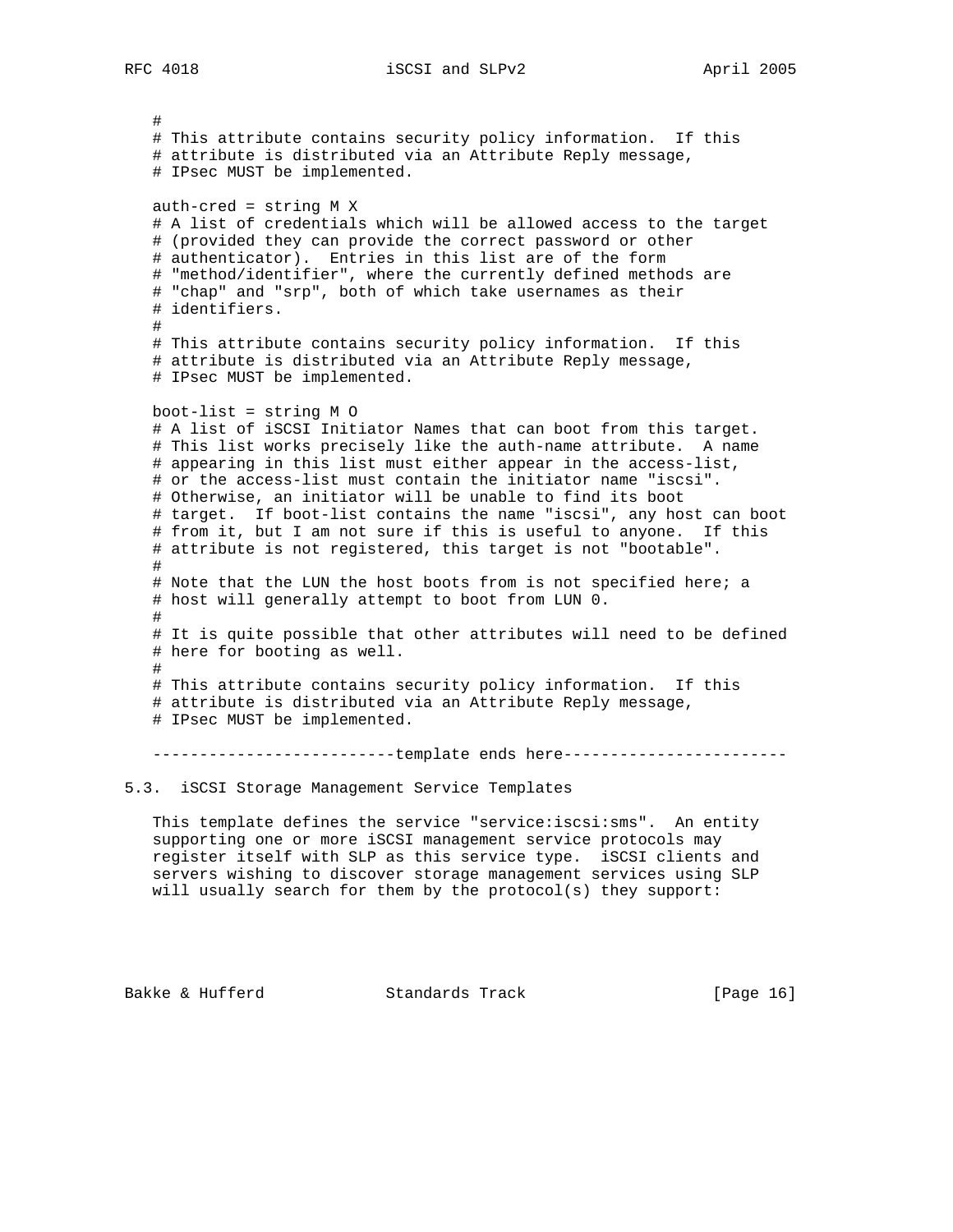Service: service:iscsi:sms Scope: initiator-scope-list Query: (protocols=isns) Name of submitter: Mark Bakke Language of service template: en Security Considerations: see section 6. Template Text: --------------------------template begins here----------------------- template-type=iscsi:sms template-version=1.0 template-description= This is a concrete service type. The iscsi:sms service type provides the capability for entities supporting iSCSI to discover appropriate management services. template-url-syntax=  $url-path =$ ; The URL of the management service  $[RFC2608]$ . protocols = string M # The list of protocols supported by this name service. This # list may be expanded in the future. There is no default. # # "isns" - This management service supports the use of the iSNS # protocol for access management, health monitoring, and # discovery management services. This protocol is defined # in [ISNS]. isns transports = string M L tcp # This is a list of transport protocols that the registered # entity supports. tcp, udp server-priority = integer # The priority a client should give this server, when choosing # between multiple servers with the same protocol type. # When multiple servers are discovered for a given protocol type, # this parameter indicates their relative precedence. Server # precedence is protocol-specific; for some protocols, the primary # server may have the highest server-priority value, while for

Bakke & Hufferd Standards Track [Page 17]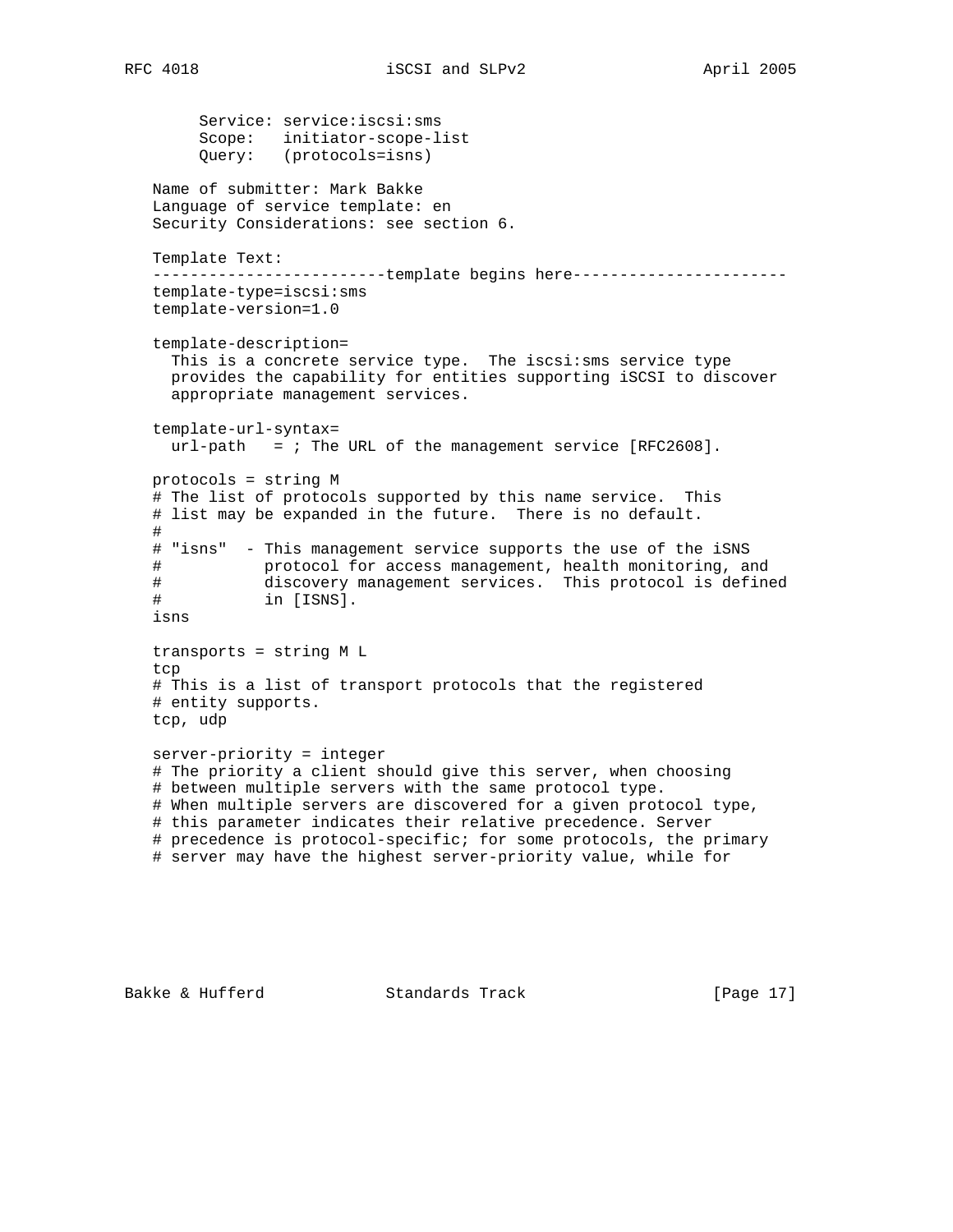# others it may have the lowest. For example, with iSNS, the primary # server has the lowest value (value 0).

---------------------------template ends here-------------------------

### 6. Security Considerations

 The SLPv2 security model as specified in [RFC2608] does not provide confidentiality but does provide an authentication mechanism for UAs to ensure that service advertisements only come from trusted SAs, with the exception that it does not provide a mechanism to authenticate "zero-result responses". See [RFC3723] for a discussion of the SLPv2 [RFC2608] security model.

 Once a target or management server is discovered, authentication and authorization are handled by the iSCSI protocol, or by the management server's protocol. It is the responsibility of the providers of these services to ensure that an inappropriately advertised or discovered service does not compromise their security.

 When no security is used for SLPv2, there is a risk of distribution of false discovery information. The primary countermeasure for this risk is authentication. When this risk is a significant concern, IPsec SAs and iSCSI in-band authentication SHOULD be used for iSCSI traffic subject to this risk to ensure that iSCSI traffic only flows between endpoints that have participated in IKE authentication and iSCSI in-band authentication. For example, if an attacker distributes discovery information falsely claiming that it is an iSCSI target, it will lack the secret information necessary to complete IKE authentication or iSCSI in-band authentication successfully and therefore will be prevented from falsely sending or receiving iSCSI traffic.

 A risk remains of a denial of service attack based on repeated use of false discovery information that will cause initiation of IKE negotiation. The countermeasures for this are administrative configuration of each iSCSI Target to limit the peers it is willing to communicate with (i.e., by IP address range and/or DNS domain), and maintenance of a negative authentication cache to avoid repeatedly contacting an iSCSI Target that fails to authenticate. These three measures (i.e., IP address range limits, DNS domain limits, negative authentication cache) MUST be implemented.

 The auth-name, auth-addr, auth-cred, and boot-list attributes comprise security policy information. When these are distributed, IPsec MUST be implemented.

Bakke & Hufferd Standards Track [Page 18]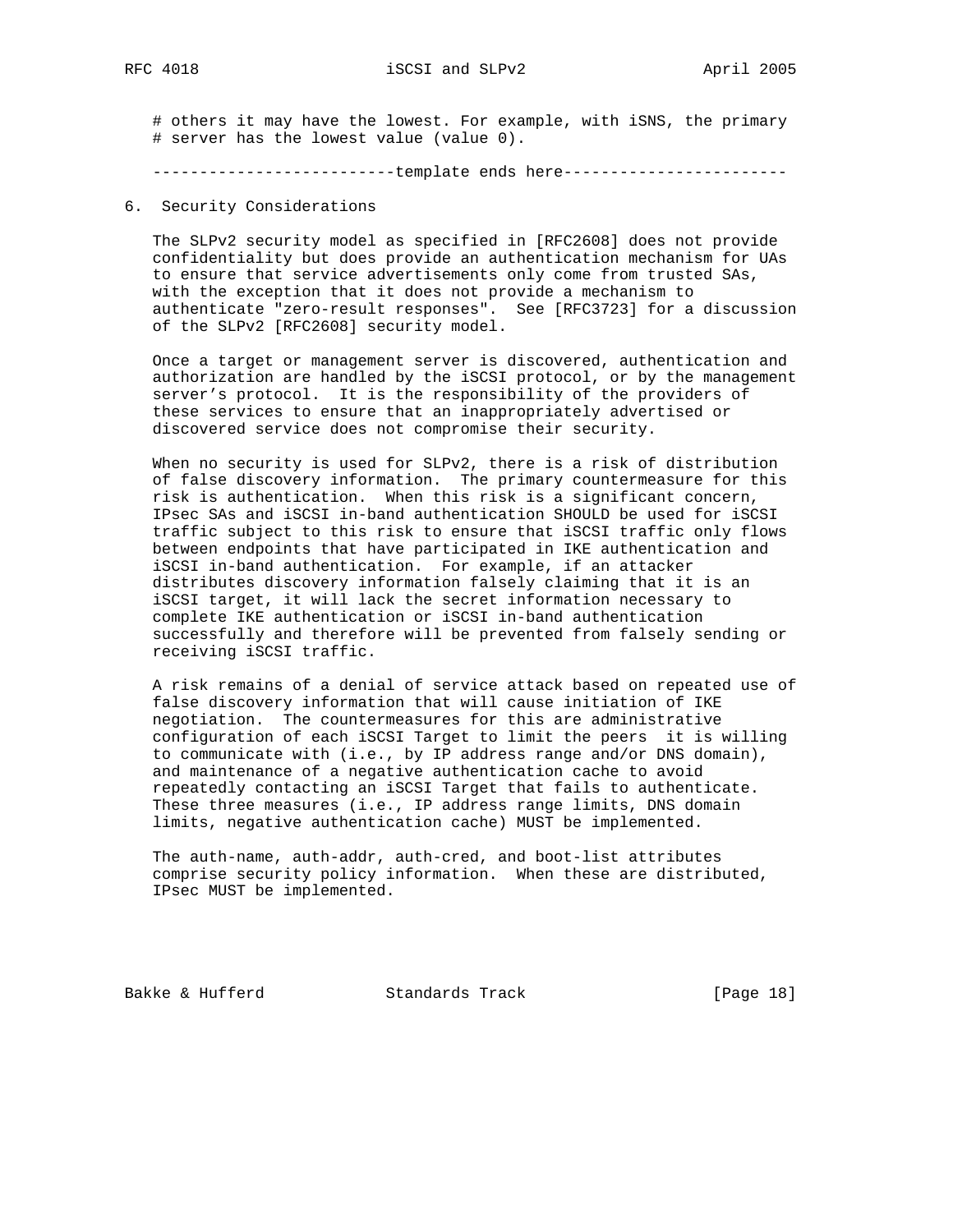#### 6.1. Security Implementation

 Security for SLPv2 in an IP storage environment is specified in [RFC3723]. IPsec is mandatory-to-implement for IPS clients and servers. Thus, all IP storage clients, including those invoking SLP, can be assumed to support IPsec. SLP servers, however, cannot be assumed to implement IPsec, since there is no such requirement in standard SLP. In particular, SLP Directory Agents (DA) may be running on machines other than those running the IPS protocols.

 IPsec SHOULD be implemented for SLPv2 as specified in [RFC3723]; this includes ESP with a non-null transform to provide both authentication and confidentiality.

 When SLPv2 can be used to distribute auth-name, auth-addr, auth-cred, and boot-list information (see section 5.2 above), IPsec MUST be implemented, as these items are considered sensitive security policy information. If IPsec is not implemented, auth-name, auth-addr, auth-cred, and boot-list information MUST NOT be distributed via SLPv2 and MUST NOT be used if discovered via SLPv2.

 Because the IP storage services have their own authentication capabilities when located, SLPv2 authentication is OPTIONAL to implement and use (as discussed in more detail in [RFC3723]).

7. IANA Considerations

 This document describes three SLP Templates. They have been reviewed and approved by the IESG and registered in the IANA's "SVRLOC Templates" registry. This process is described in the IANA Considerations section of [RFC2609].

8. Summary

 This document describes how SLP can be used by iSCSI initiators to find iSCSI targets and storage management servers. Service type templates for iSCSI targets and storage management servers are presented.

- 9. Normative References
	- [RFC2608] Guttman, E., Perkins, C., Veizades, J., and M. Day, "Service Location Protocol, Version 2", RFC 2608, June 1999.
	- [RFC2609] Guttman, E., Perkins, C., and J. Kempf, "Service Templates and Service: Schemes", RFC 2609, June 1999.

Bakke & Hufferd Standards Track [Page 19]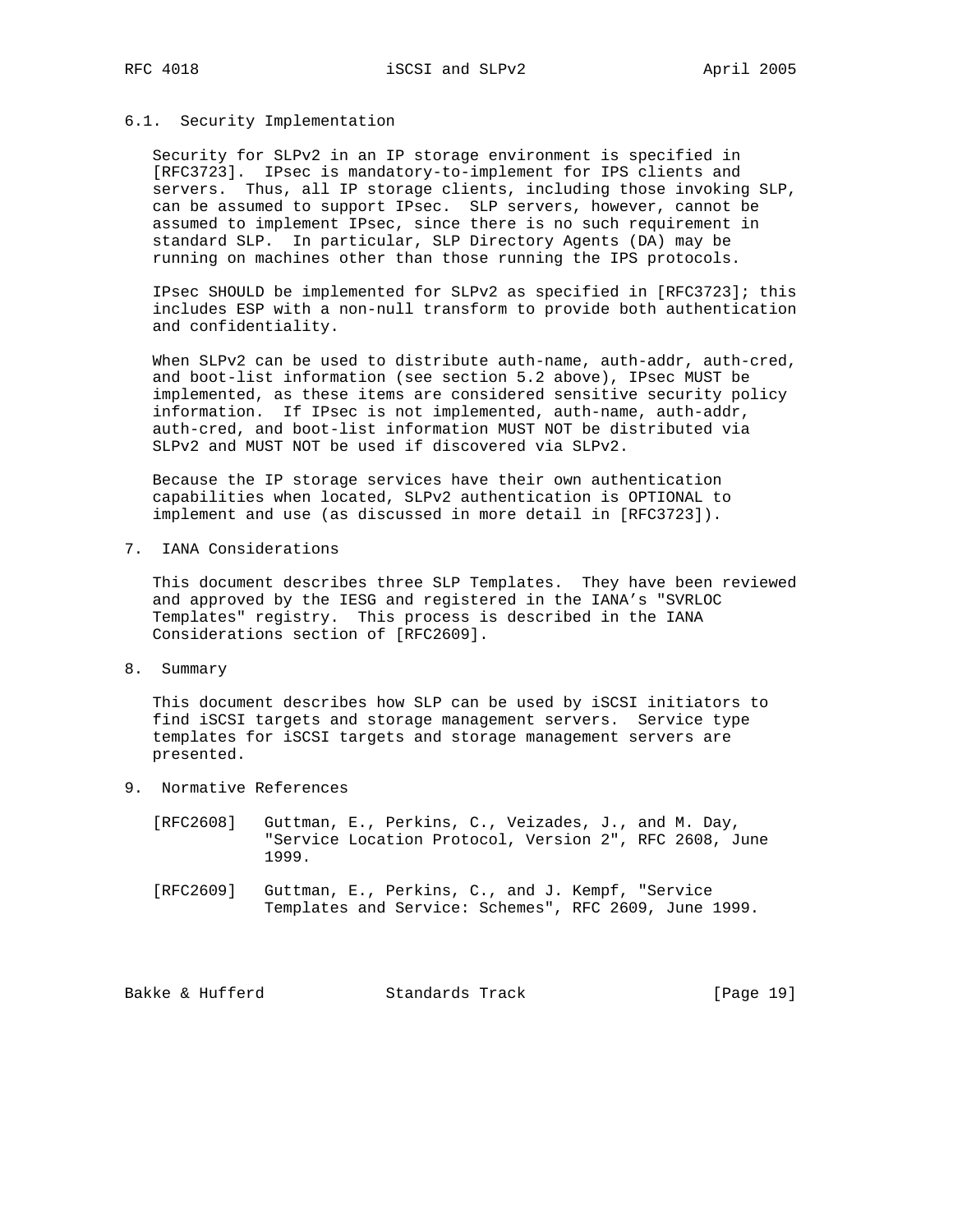- [RFC2119] Bradner, S., "Key words for use in RFCs to Indicate Requirement Levels", BCP 14, RFC 2119, March 1997.
- [RFC3491] Hoffman, P. and M. Blanchet, "Nameprep: A Stringprep Profile for Internationalized Domain Names (IDN)", RFC 3491, March 2003.
- [RFC3513] Hinden, R. and S. Deering, "Internet Protocol Version 6 (IPv6) Addressing Architecture", RFC 3513, April 2003.
- [RFC3720] Satran, J., Meth, K., Sapuntzakis, C., Chadalapaka, M., and E. Zeidner, "Internet Small Computer Systems Interface (iSCSI)", RFC 3720, April 2004.
- [RFC3722] Bakke, M., "String Profile for Internet Small Computer Systems Interface (iSCSI) Names", RFC 3722, April 2004.
- [RFC3723] Aboba, B., Tseng, J., Walker, J., Rangan, V., and F. Travostino, "Securing Block Storage Protocols over IP", RFC 3723, April 2004.
- 10. Informative References
	- [RFC2614] Kempf, J. and E. Guttman, "An API for Service Location", RFC 2614, June 1999.
	- [SAM2] ANSI T10. "SCSI Architectural Model 2", March 2000.
	- [RFC3721] Bakke, M., Hafner, J., Hufferd, J., Voruganti, K., and M. Krueger, "Internet Small Computer Systems Interface (iSCSI) Naming and Discovery", RFC 3721, April 2004.
	- [ISNS] Tseng, J., Gibbons, K., Travostino, F., Du Laney, C. and J. Souza, "Internet Storage Name Service", Work in Progress, February 2004.
	- [BOOT] Sarkar, P., Missimer, D. and C. Sapuntzakis, "A Standard for Bootstrapping Clients using the iSCSI Protocol", Work in Progress, March 2004.
	- [RFC3105] Kempf, J. and G. Montenegro, "Finding an RSIP Server with SLP", RFC 3105, October 2001.

Bakke & Hufferd Standards Track [Page 20]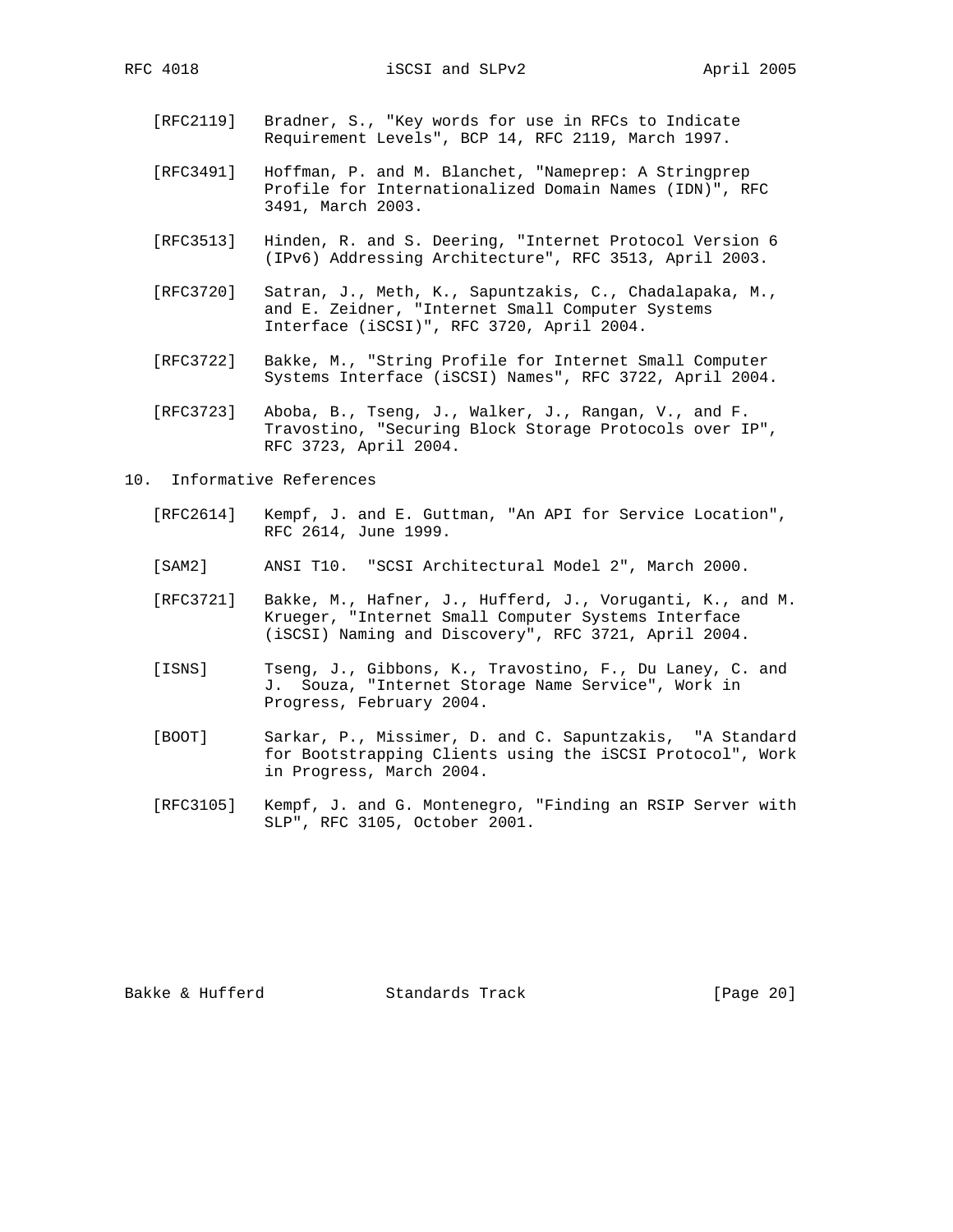# 11. Acknowledgements

 This document was produced by the iSCSI Naming and Discovery team, including Joe Czap, Jim Hafner, John Hufferd, and Kaladhar Voruganti (IBM), Howard Hall (Pirus), Jack Harwood (EMC), Yaron Klein (Sanrad), Marjorie Krueger (HP), Lawrence Lamers (San Valley), Todd Sperry (Adaptec), and Joshua Tseng (Nishan). Thanks also to Julian Satran (IBM) for suggesting the use of SLP for iSCSI discovery, and to Matt Peterson (Caldera) and James Kempf (Sun) for reviewing the document from an SLP perspective.

Bakke & Hufferd Standards Track [Page 21]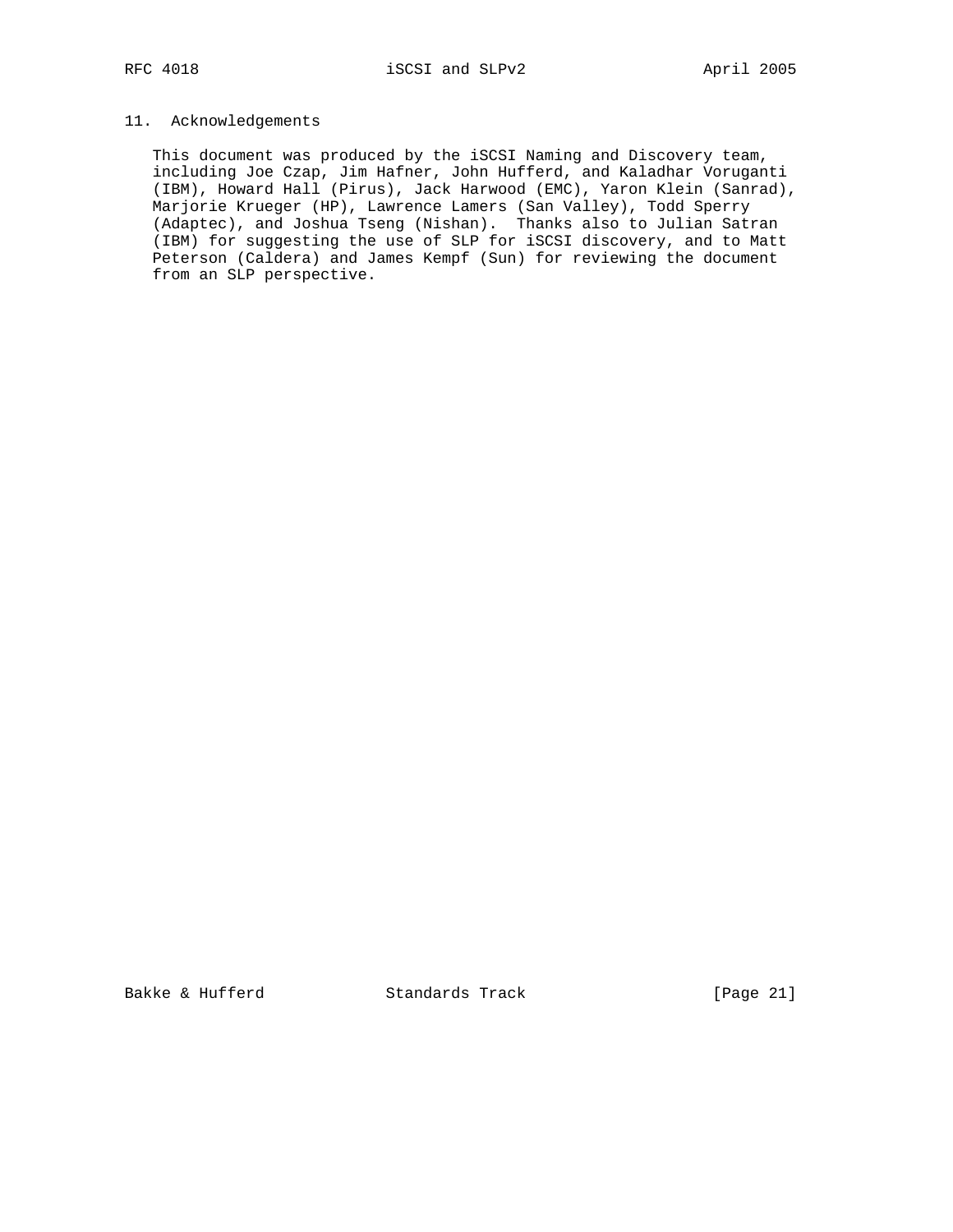Authors' Addresses

 Mark Bakke Cisco Systems, Inc. 7900 International Drive, Suite 400 Bloomington, MN USA 55425

EMail: mbakke@cisco.com

 Kaladhar Voruganti IBM Almaden Research Center 650 Harry Road San Jose, CA 95120

EMail: kaladhar@us.ibm.com

 John L. Hufferd IBM Storage Systems Group 5600 Cottle Road San Jose, CA 95193

 Phone: +1 408 997-6136 EMail: jlhufferd@comcast.net

 Marjorie Krueger Hewlett-Packard Corporation 8000 Foothills Blvd Roseville, CA 95747-5668, USA

 Phone: +1 916 785-2656 EMail: marjorie\_krueger@hp.com

 Todd Sperry Adaptec, Inc. 691 South Milpitas Boulevard Milpitas, Ca. 95035

 Phone: +1 408 957-4980 EMail: todd\_sperry@adaptec.com

Bakke & Hufferd Standards Track [Page 22]